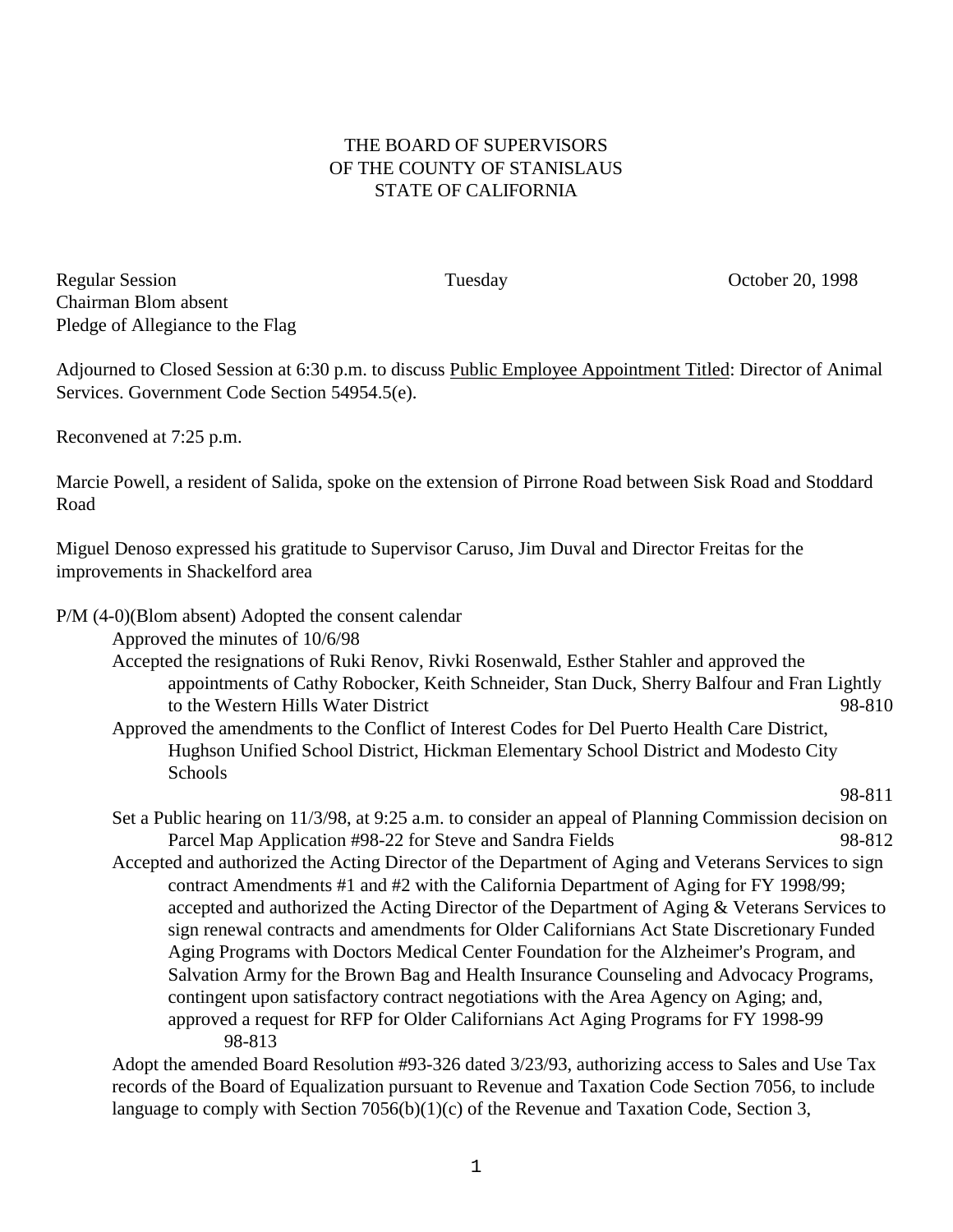Subsection c, which state: "c. is prohibited by the contract from performing consulting service for any

retailer engaged in business in California during the term of the that contract." - Auditor/Controller 98-814

Approved the changes to extend provision for POST Certificate Pay to Lieutenants and Captains in the Sheriff's Department 98-815

- Authorized the CEO to enter into agreements with the following Pacific Business Group on Health (PHGH) Model Health Plan Providers: Blue Cross, Kaiser, Pacific Care, National Health Plan HMO and National Health Plan Point of Service for Stanislaus County for Plan Year 1999 in accordance with MOU and Board direction - CEO/Risk Management 98-816
- Approved changes to the Group Annuity contract with Hartford Life Insurance as a provider of the County's 457 Deferred Compensation Program effective 1/1/99; approved Diversified Investment Advisors, Inc., as an optional provider for the Stanislaus County 457 Deferred Compensation Program effective 1/1/99; authorized the Deputy Executive Officer and/or the Employee Benefits Manager to sign the signature authorization card for requested participant withdrawals or transfers with Diversified Investment Advisors, Inc.; and, authorized the Chairman of the Board to sign the requisite agreements with Diversified Investment Advisors, Inc - CEO/Risk Management 98-817
- Approved a resolution congratulating the California State University, Stanislaus, Master's in Social Work (MSW) Program on its recent accreditation - Community Services Agency 98-818
- Authorized the District Attorney's office to establish a Revolving Fund for California Witness Protection Program in the amount of \$50,000 and authorized the Auditor-Controller to issue a check payable to James C. Brazelton in the amount of \$50,000 to establish the Revolving Fund – DA 98-819
- Find that the granting of an Industrial Refuse Hauling Permit for R&R Disposal Inc., is in the public interest and welfare and authorized DER to grant an annual Industrial Refuse Hauling Permit to R&R Disposal, Inc. - Environmental Resources 98-820
- Approved and authorized the Chairman to sign Amendment No. 2 with Carroll, Burdick & McDonough for Special Counsel Services for the Waste-to-Energy Project - Environmental Resources 98-821
- Authorized the application for the Medi-Cal Outreach Grant Available through the California Department of Health Services; authorized to proceed with the development and release of a RFP to community organizations with the intent of developing a coalition of community partners to perform outreach activities to Medi-Cal eligibles; and, authorized the Managing Director of HSA, or her Designee, to proceed with all activities required for the completion of the Medi-Cal Outreach Grant RFA - Health Services Agency 98-822
- Approved the candidates for Credentialing by Stanislaus County Department of Mental Health Managed Care Services Division as Behavioral Health Panel Providers for National Health Plans and authorized the Chairman to sign the form 98-823
- Directed the Auditor-Controller to increase Appropriations and Revenues in the Sheriff's Operations Budget for additional services for the cities of Patterson and Waterford 98-824
- Approved Final Contract CO#2 and balance of contract items for the 1997 Asphalt Concrete Overlay Project contracted with George Reed, Inc.; authorized the Purchasing Department to increase the contract amount to an estimated \$589,654.22 98-825
- Approved the purchase agreement to acquire property for the improvement of the Hatch Road and Santa Fe Avenue intersection; authorized the Chairman of the Board to execute the agreement;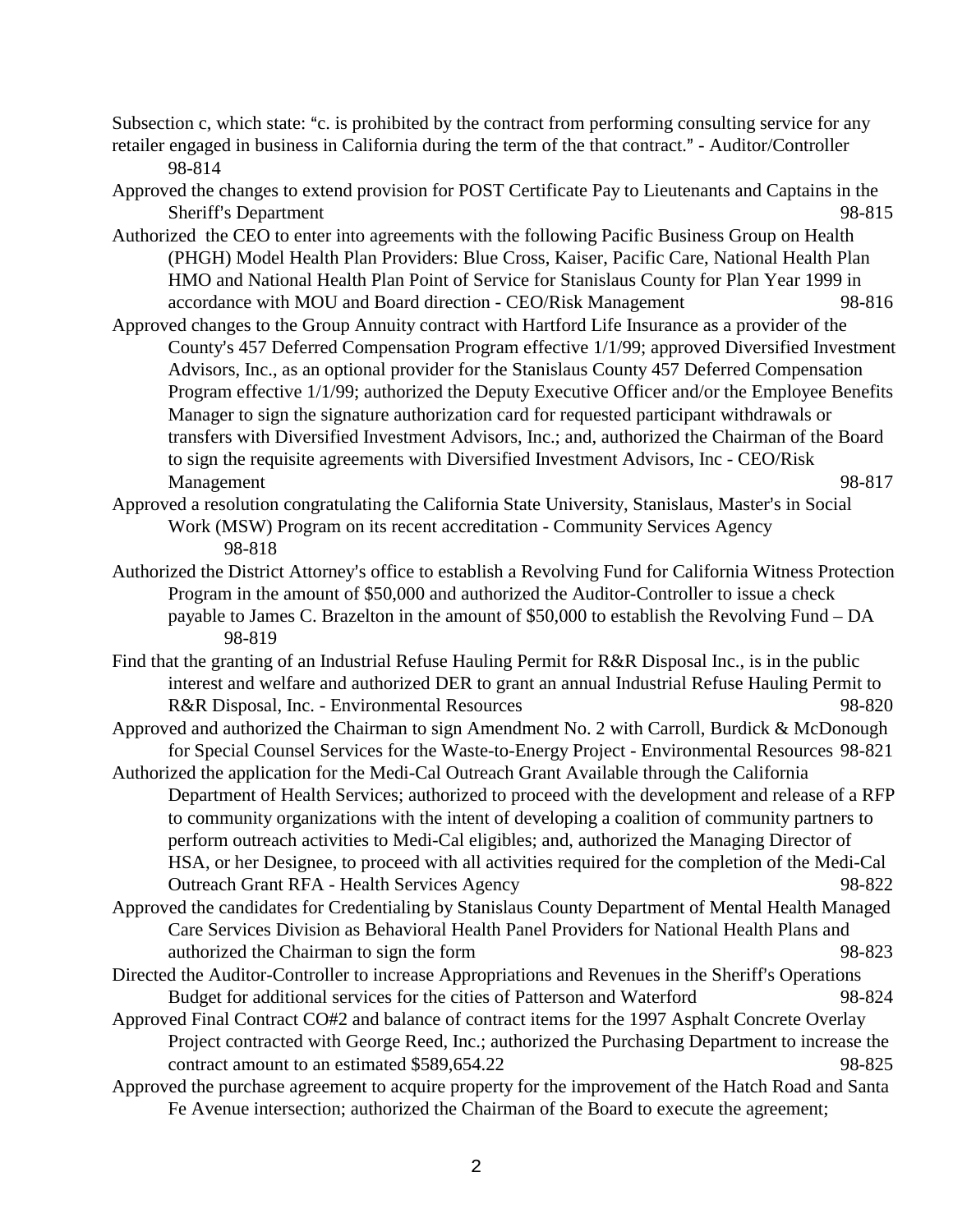authorized the Purchasing Agent to increase the contract; and, authorized the Auditor-Controller to transfer \$72,000 from the Public Facility Fees Account to this Project Account, as necessary,

| to cover the costs of the acquisition and to issue a warrant for the purchase amount of \$64,950           |
|------------------------------------------------------------------------------------------------------------|
| payable to Chicago Title Company<br>98-826                                                                 |
| Approved the funding agreement for the STP AC Overlay Program, Phase 8 and authorized the                  |
| Chairman to execute the agreement<br>98-827                                                                |
| Introduced and waived the first reading of an Ordinance C.S. 685 to amend Title 11 of the Stanislaus       |
| County Code, pertaining to traffic control to establish speed zones on various County roads                |
| 98-828 ORD-54-B-17                                                                                         |
| Set a public hearing on 11/24/98 at 9:35 a.m., for final cost reimbursement for demolition of a structure  |
| located at 417 Broadway Avenue, Modesto, California<br>98-829                                              |
| Approved contract award STP Asphalt Concrete Overlay Program Phase 8, to Teichert Construction of          |
| Turlock, CA; authorized the Auditor-Controller to make the financial arrangements; and,                    |
| authorized the Purchasing Department to establish a contract with Teichert Construction of                 |
| Turlock, CA<br>98-830                                                                                      |
| Approved Salida Planned Development Road Account expenditure to Utility Service and Electric, Inc.,        |
| and authorized the Auditor-Controller to issue a warrant in the amount of \$2,800 payable to               |
| Utility Service and Electric, Inc.<br>98-831                                                               |
| Set a public hearing to conduct the proceedings for the reorganization of the Patterson Water District for |
| the purpose of forming the Patterson Irrigation District<br>98-832                                         |
|                                                                                                            |

P/M (4-0)(Blom absent) Approved and authorized the Chairman to sign the following FY 1998/99 contracts: Egg Quality, Pest Detection, Pesticide Use Enforcement, Pesticide Application Reporting, and Pesticide Residue Sampling with the California Department of Food & Agriculture, California Crop Improvement Association, California Cantaloupe Advisory Board and the United States Department of Agriculture and submit a certified copy of the Board resolution authorizing these contracts with the signed documents - Agricultural Commissioner (1-1070

98-833

M/C (4-0)(Blom absent) Approved the Fiscal Year 1998/99 contracts with California Department of Food and Agriculture and California Department of Pesticide Regulation and authorized the Agricultural Commissioner to sign the following contracts for: Nursery, Nematode Control, Organic, Petroleum Products, Weighmaster, Seed Certification, Cantaloupe Surveillance, and Wildlife Services; and, submit a certified copy of the Board resolution authorizing these agreements - Agricultural Commissioner 98-834 (1-1740

Received an update on the transfer of the Crows Landing Air Facility and other Economic Development activities 98-835 (1-2247

M/P (4-0)(Blom absent) Authorized the submittal of a \$500,000 application regarding First Time Home Buyer Assistance (\$476,190) and General Administration (\$23,810) to the California State Department of Housing and Community Development for funding under the Home Investment Partnerships Program in response to the Notice of Funding Availability issued on 8/28/98: all activities associated with this application shall be carried out on behalf of properties within the unincorporated limits of Stanislaus County; authorized the Director of Planning and Community Development to execute a standard agreement if selected for such funding and any